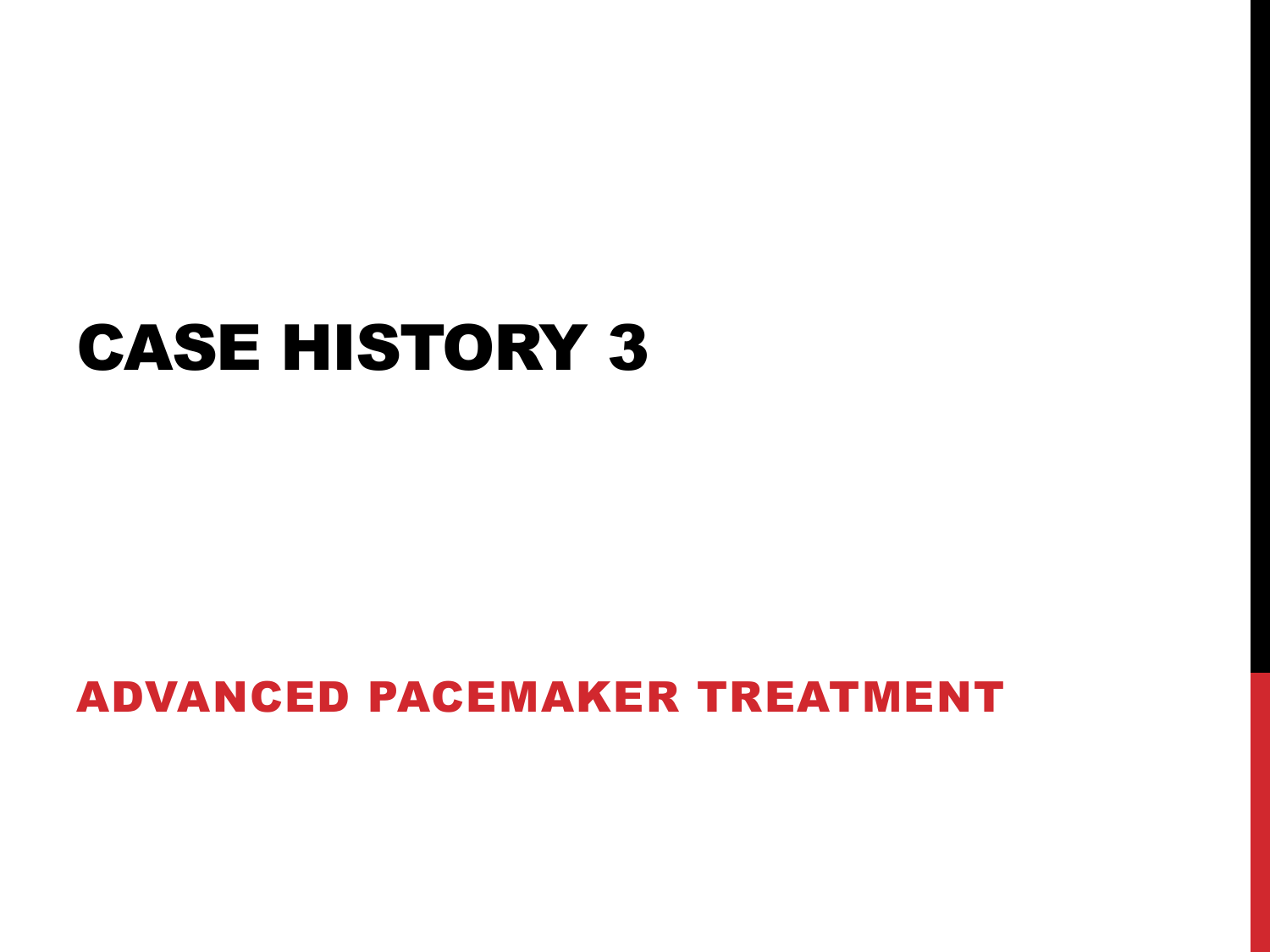# HEART FAILURE

**Heart failure is a syndrome – a collection of symptoms and abnormal findings that describes the situation of the failing heart. There are multiple underling causes.**

**The heart sends blood through the circulation to all the vital organs. The bloodstream carries nutrients, oxygen, water, chemical messengers (hormones), heat and white blood cells to fight infection.**

**In heart failure the volume of blood pumped per minute at rest or in response to exercise falls and this may be associated with salt and water retention resulting in fluid overload.**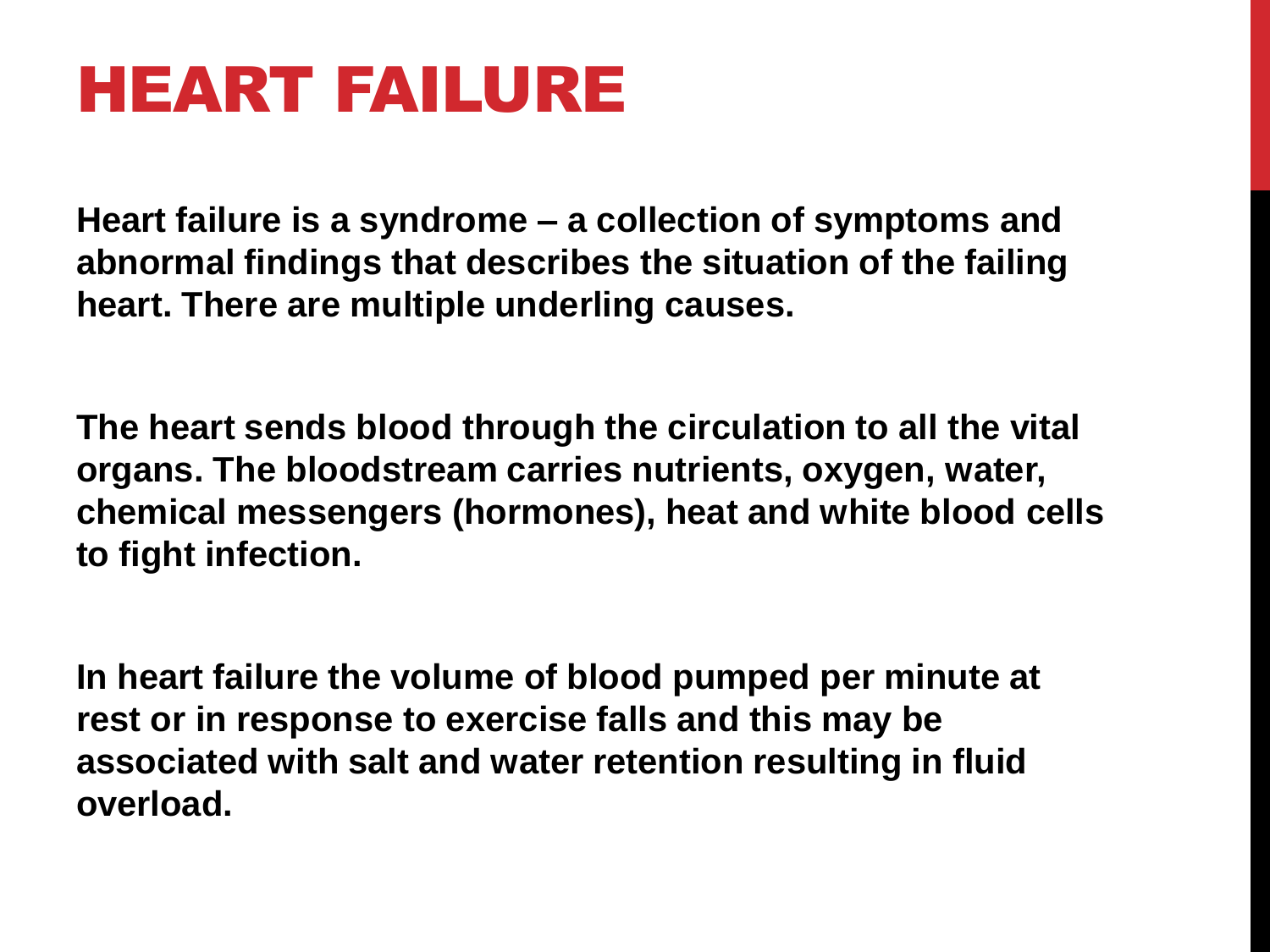## DILATED CARDIOMYOPATHY

**A 76 year old lady had been diagnosed with dilated cardiomyopathy (DCM) 15 years earlier. DCM can be acquired in life, possibly triggered by a virus, and it is inherited in one third of affected individuals. The result is global weakness of the pumping chamber, which results in fatigue and breathlessness. The impact can be mild or debilitating.**

**The lady had experienced progressive deterioration such that she was breathless on mild exercise and was waking up at night with breathlessness. Also she had been admitted to hospital on 3 occasions in the last 3 months. Her echocardiogram or heart ultrasound showed an ejection fraction or pumping power of 20%, which is a 1/3 of normal.**

**Her quality of life was poor and she was at high risk of death from a sudden rhythm disturbance or worsening heart failure.**

**Her medication included water tablets (diuretics), and medication to improve the pumping power of her heart – a beta blocker and an Ace inhibitor**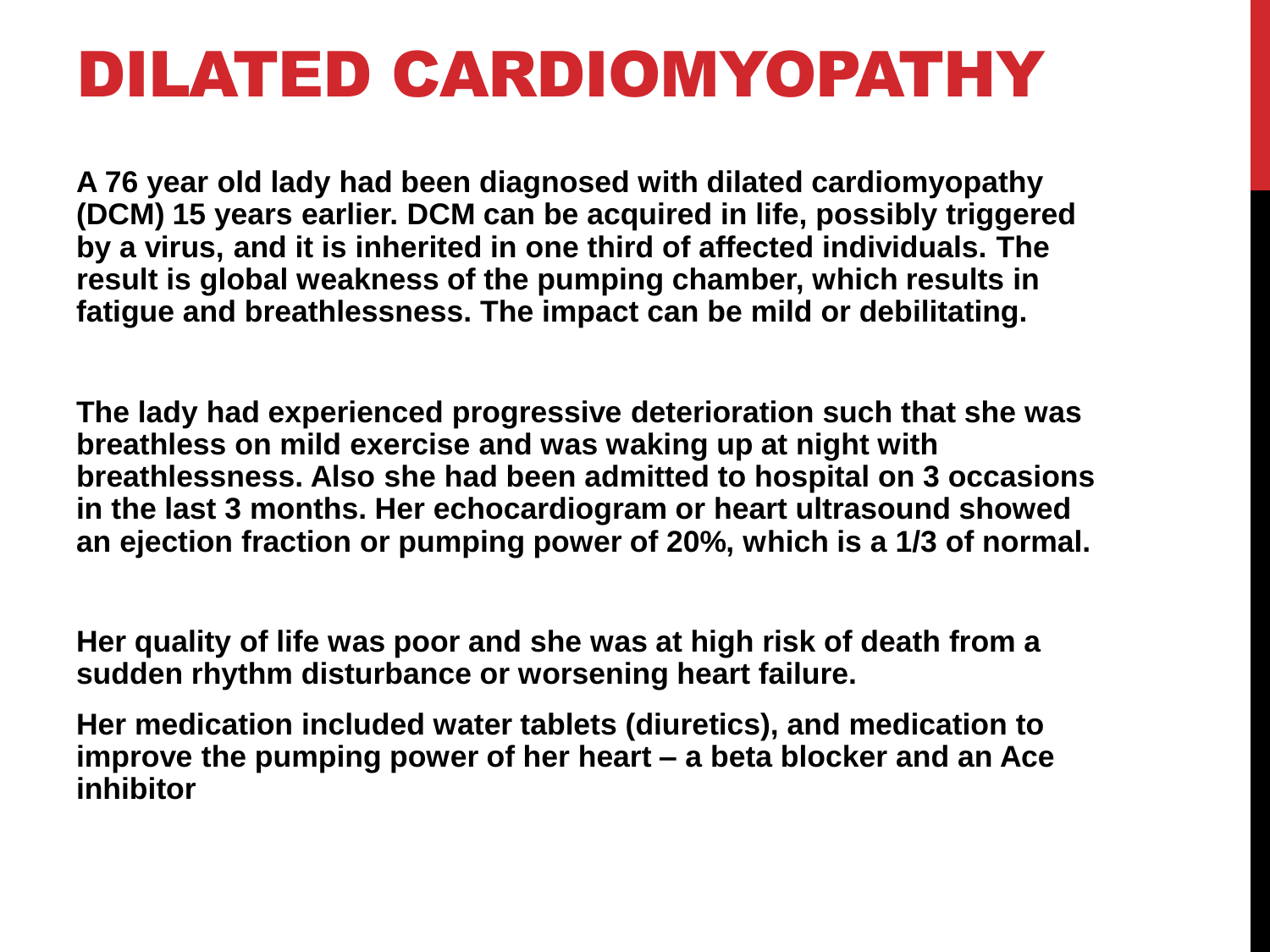#### Normal heart

#### Dilated cardiomyopathy

**LV LV**

**Globally dilated and impaired LV – the main pump**

@ MAYO FOUNDATION FOR MEDICAL EDUCATION AND RESEARCH. ALL RIGHTS RESERVED.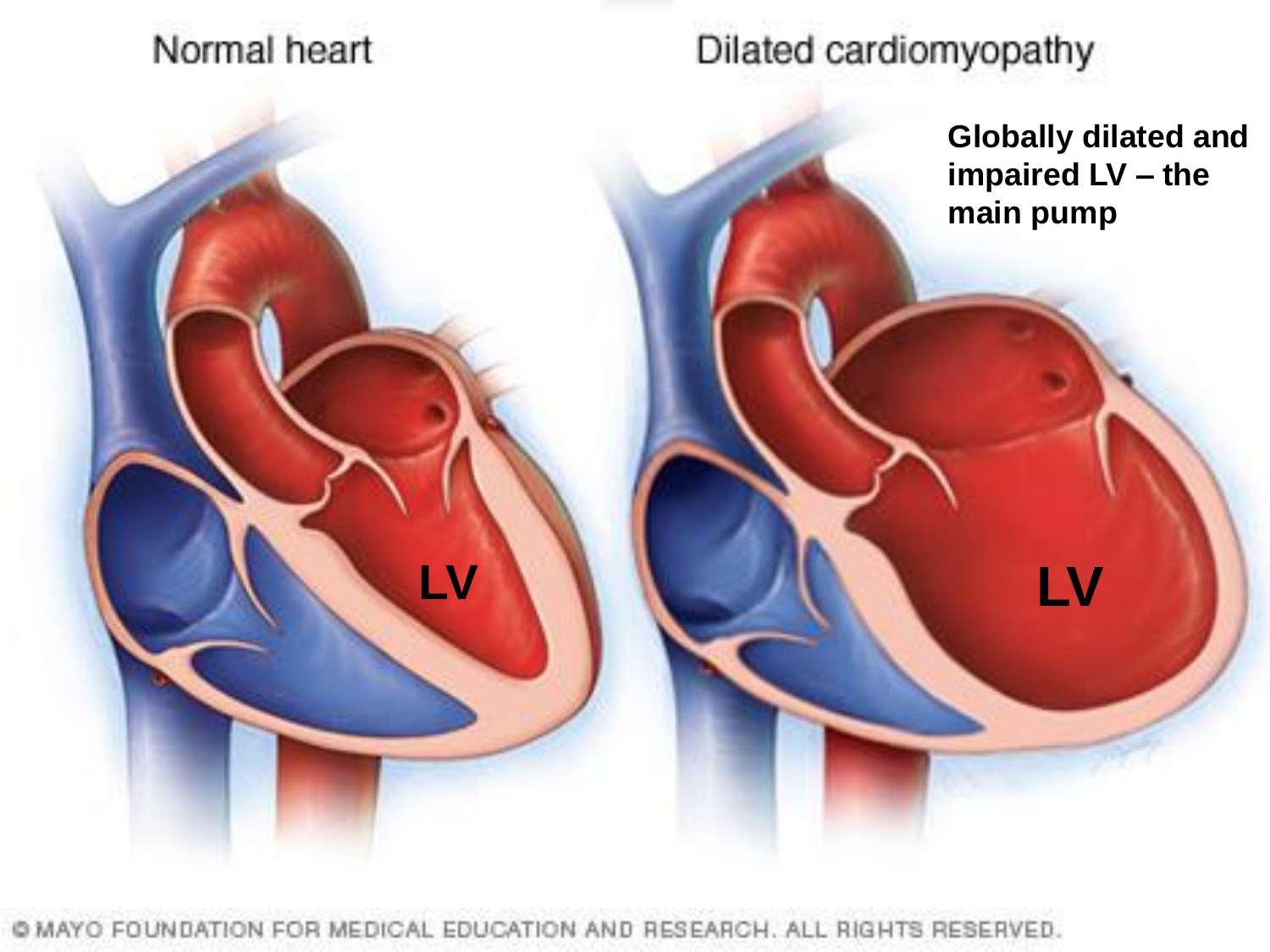## CARDIAC RESYNCHRONISATION THEREAPY (CRT)

**Cardiac resynchronisation therapy is a powerful technique that can transform heart muscle function, and so stabilize or significantly recover the function of the failing heart. CRT corrects disorganized electrics (electrical dyssynchrony) and so**  corrects mechanical dyssynchrony.

**The patient was referred to Dr Clarke by one of the heart failure nurses for consideration of a specialized pacemaker or CRT-P implant.**

**Examination revealed a resting heart rate of 84 bpm, a blood pressure of 110/70 and features of an enlarged heart.**

**The ECG showed an electrical conduction abnormality called**  left bundle branch block (LBBB), with widening of the QRS spike **on the ECG to 180 msec, (normal is up to 100 msec)**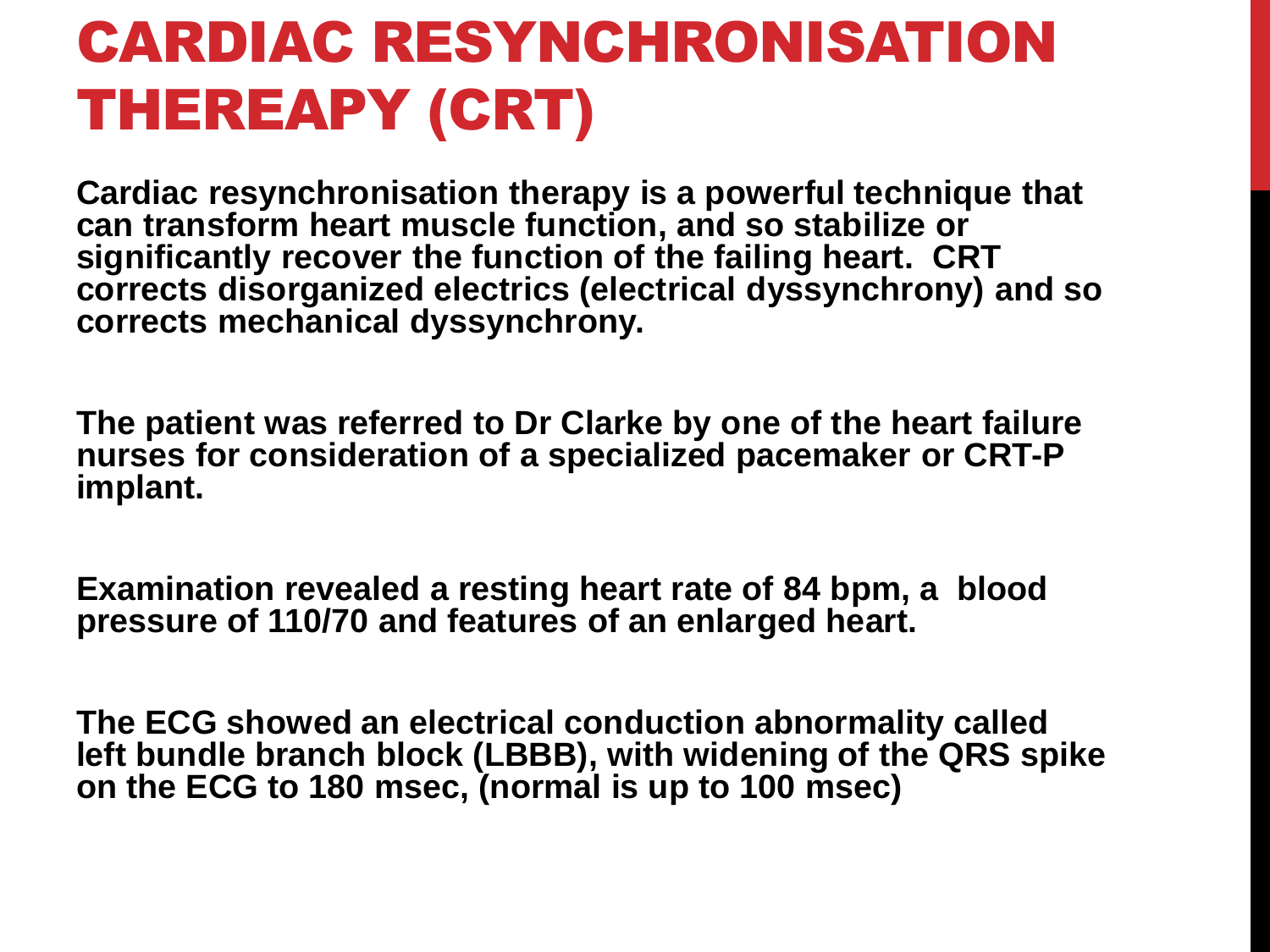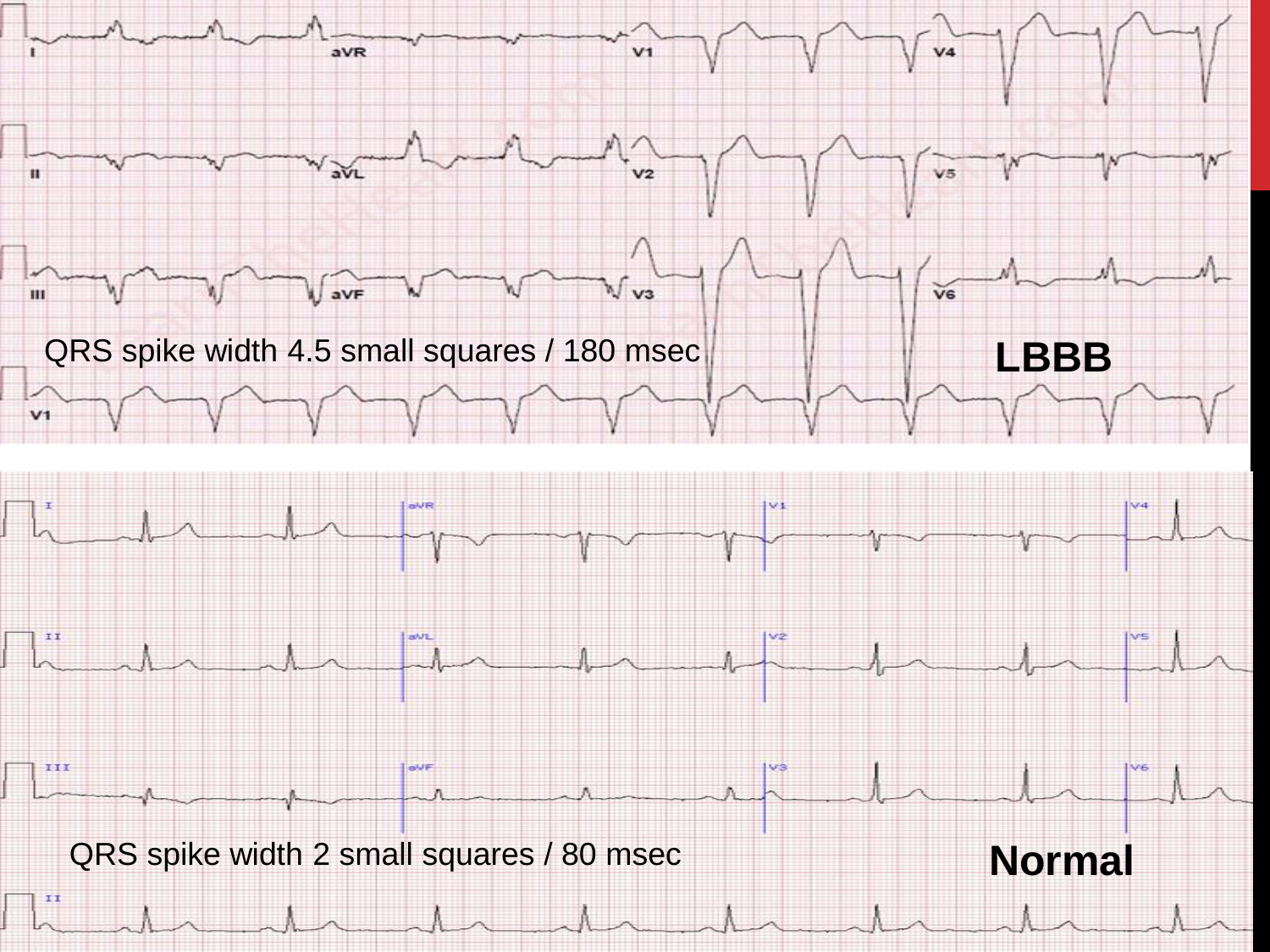## MANAGEMENT

**Her medication was optimised by addition of spironolactone , a diuretic which improves quality of life and survival. Also her heart rate was slowed with ivabradine which specifically slows the intrinsic pacemaker cells and increases pumping power.**

**Because she had poor pump function at 20% combined with LBBB which causes the left ventricle to contract late and out of step with the right heart she was a candidate for cardiac resynchronisation therapy which corrects the time delay of left heart contraction and so improves pumping function. She was also a candidate for a defibrillator to reduce sudden death. Both functions are combined in a biventricular defibrillator or CRT-D.**

**Three pacemaker leads are placed by the left arm vein, two in the right heart and one on the outside of the left heart which is accessed via a vein draining into the right atrium**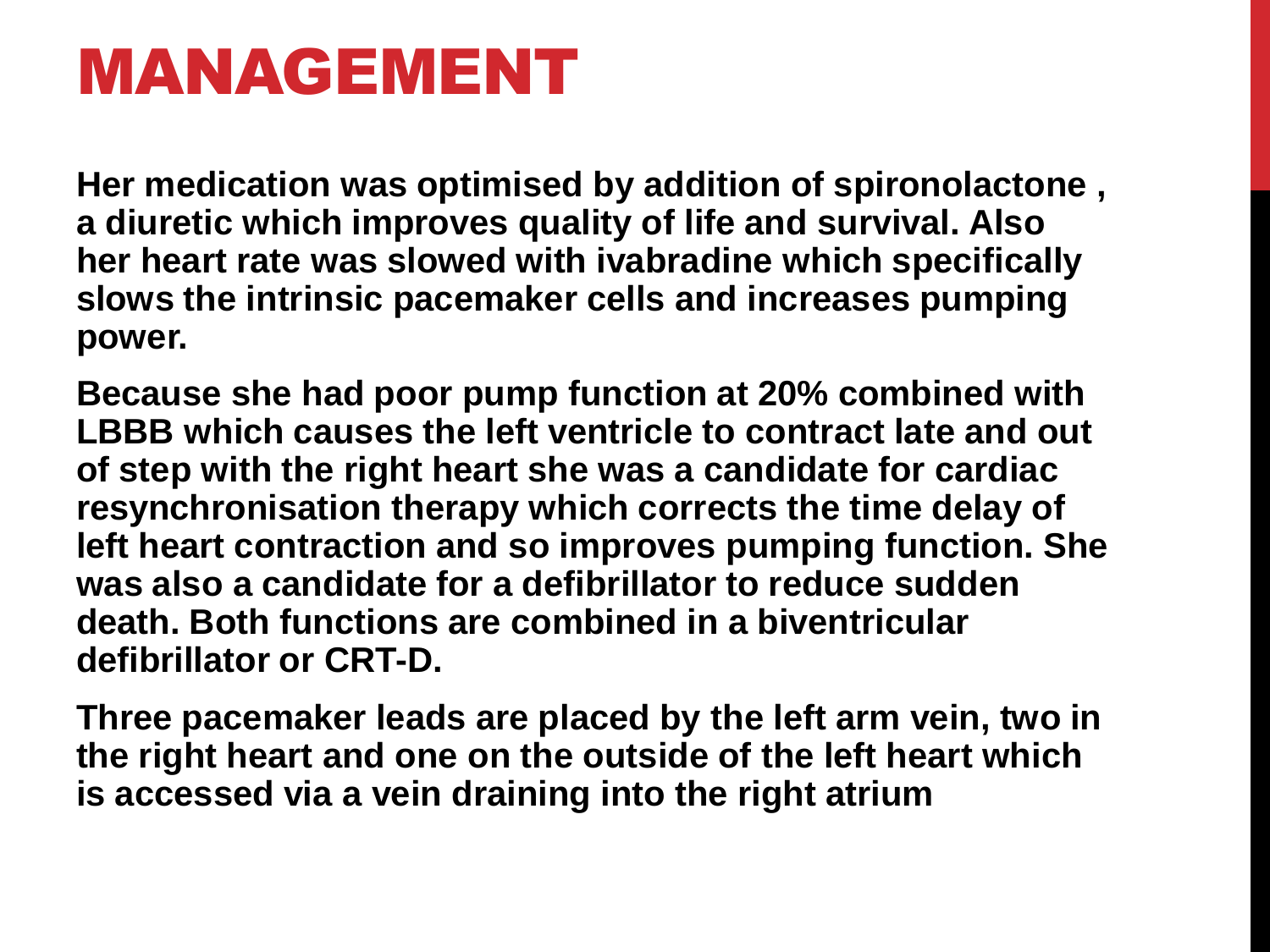